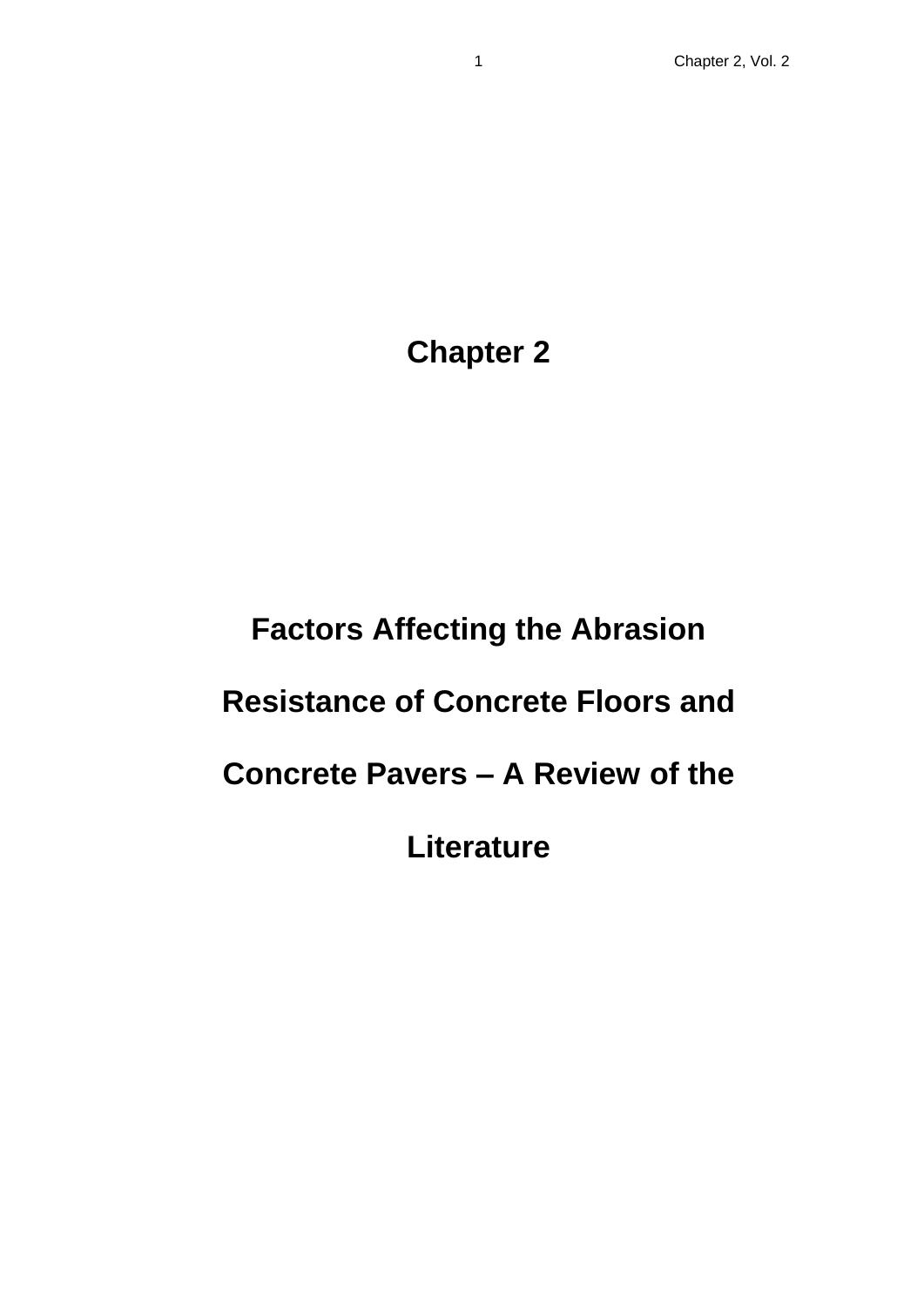# **2.0 Introduction**

### **2.0.1 Purpose**

The purpose of this chapter is to consider the factors affecting the abrasion resistance of concrete floors and concrete paving. This has been done by reviewing the literature on abrasion resistance, analysing the various viewpoints presented by the many authors (sometimes conflicting), synthesising and formulating theory from the various extracts where applicable, considering how it all relates to generally accepted principles of concrete technology, and relating personal experience where appropriate.

Accordingly this chapter lays a suitable foundation for the rest of this thesis. It creates a framework for seeing the limited experimental work done in this investigation (see volume 1) in the wider context of the larger body of concrete technology relating to abrasion resistance.

## **2.0.2 Significance**

Abrasion resistance is a most important characteristic of concrete floors and paved surfaces. Many industrial surfaces are required to remain in a smooth and dust free state even in the face of severely abrasive loads. These may include rolling steel wheels, scratching by pallet and stillage legs, forklift truck tines, or even impact from falling objects. Concrete pavers on the other hand must be able to resist a degree of grinding from sand trapped beneath vehicle wheels, or the continual rubbing and mild impact from pedestrian footwear.

## **2.0.3 Durability**

Abrasion resistance may be grouped with the 'durability' family of attributes and its position in this hierarchy is shown in bold type in figure 2.1, from Ballim(1997).

In terms of physical attack from abrasive forces a concrete surface may be said to be durable if it has a level of abrasion resistance such that the depth of abrasion induced wear does not exceed the allowable depth for the intended service period. Ideally the acceptable level of wear can be correlated to a depth of wear induced by an accelerated abrasion test, making it possible to predict the eventual wear and thus verify durability with respect to abrasion resistance. (This was done in Chapter 14 of volume 1)

## **2.0.4 Definitions and Conventions**

The following terminology will apply throughout the document:

#### **2.0.4.1 Definitions**

- **(a) Wear** is the loss of surface material as a result of weathering (exposure to the elements e.g.  $O_2$ ,  $CO_2$ ,  $H_2O$ , temperature), chemicals or abrasion. The term is also loosely used to describe 'abrasion wear'.
- **(b) Wear resistance** is the ability of a surface to resist wear.
- **(c) Abrasion wear** is a sub form of wear. It implies the steady systematic loss of surface material by some mechanical means or load. The load may be in the form of direct compression or pure shear, but generally both these actions will apply simultaneously, such as occurs in rubbing, scratching, scraping, gouging etc. (In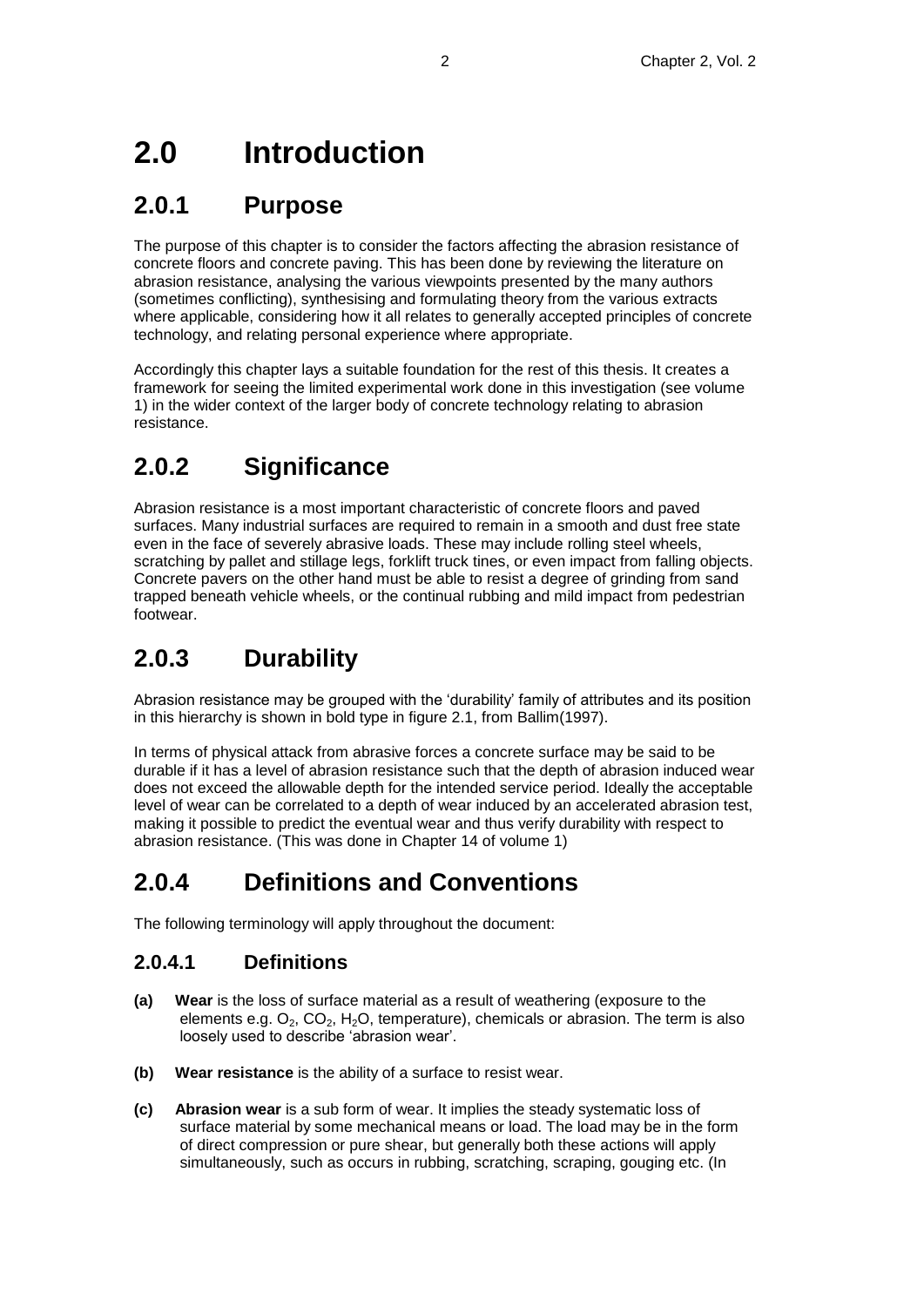chapter three it will be shown that the movement of the load is opposed by a frictional resistance in consequence of the load either adhering to the surface, deforming the surface or cracking the surface. The frictional resistance divided by the contact area is the shear stress, while the normal component of the load divided by contact area is the compressive stress).



**Figure 2.1** Factors influencing the durability of concrete

- **(d) Abrasion** is the mechanical means, process or load that causes abrasion wear.
- **(e) Abrasion resistance** is the ability to resist abrasion. Accordingly a material with a high abrasion resistance will suffer minimal loss of material when subjected to abrasive actions such as rubbing, scratching etc.

Other definitions for abrasion resistance exist and these are supplied in '2.3.5 Abrasion Resistance' of volume 1.

**(f) Shallow, Intermediate and Deep Abrasion Wear:** Abrasion wear that is limited to 1mm is referred to as 'shallow abrasion', above 5mm it is called 'deep abrasion', while in-between values are 'intermediate abrasion'.

Note: These six definitions will be consistently applied to the above stated terms throughout this thesis. Given their relevance, the reader is advised to become well acquainted with them.

**(g) Authors:** When quoting investigators who have published material relevant to this thesis, the system of identification used is 'first author's name(year of publication)' e.g. Addis(1989), is used to represent Addis B J and Doulgeris N P who co-authored the paper 'The development of a method for determining the abrasion resistance of concrete' in 1989. The decision to name only the first author, even excluding his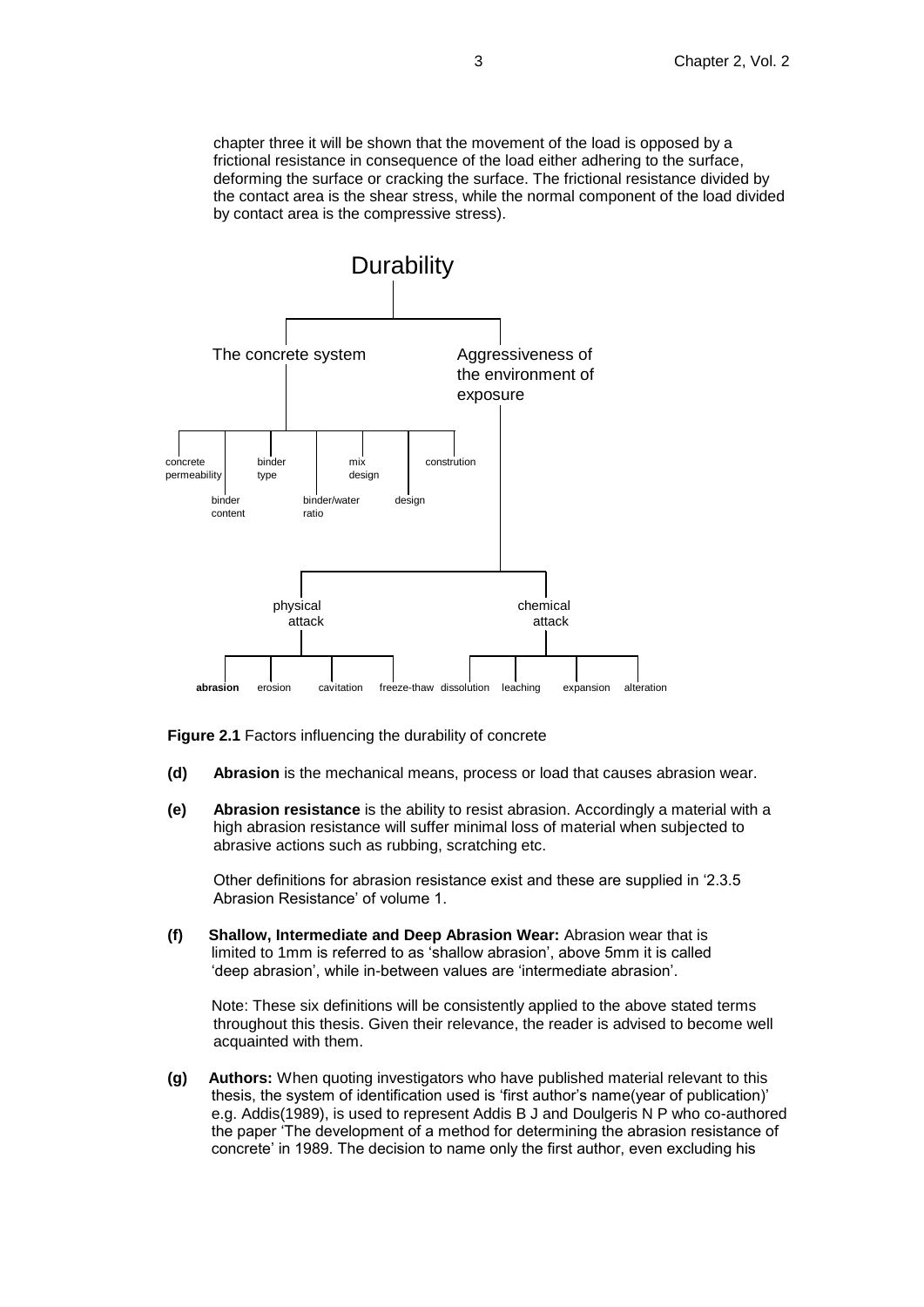initials, streamlines the presentation, since a great many references are made. The full details of *all* the authors for the various publications are given in the 'Reference'. Frequently, when reporting an author's contribution to a topic, a full paragraph will be devoted to his findings, and the convention of Author's name (date) as described above, will be used to start the paragraph, and it will appear in bold. This serves as a sub heading and allows for fast identification when searching for a particular author's contribution.

- **(h) Writer:** The author of this thesis is referred to as the 'writer'.
- **(i) Investigator:** This may refer either to the author or the writer, as inferred by the context.
- **(j) Volume 1:** This refers to the document containing the experimental phase of the thesis, initially compiled in 1994, and revised in 2001.
- **(k) Volume 2:** This refers this document, completed in 2001.
- **(l) Thesis:** This amounts to 'volume 1' plus 'volume 2'.

#### **2.0.4.2 Conventions**

- **(a) Underlining and** *Italics:* In certain places in the text underlining or italics have been used for emphasis. Sometimes both are used at different places in the same paragraph to emphasize different aspects; e.g. a key word, a phrase, or even a complete sentence. This technique is especially useful when a number of authors are considering a particular point; underlining highlights commonality of the main thought at a glance.
- **(b) [Square brackets] :** These are sometimes used to differentiate between the author's statements and the writer's view and comments, which are bracketed. Without this demarcation the reader, in many instances, would not be aware of the source of the text.

## **2.0.5 Early Work**

Research into the abrasion resistance of concrete floors and pavements has a long history; Chaplin (1972a) mentions that testing with accelerated abrasion machines was carried out in Germany as long ago as 1844 (Bauschinger) and in the USA since about 1915 (Shoop). Many of the findings of the early investigators are still applicable today. For example Crepps(1920) reports on some early research which is interesting in that all his findings are essentially correct and have in fact been confirmed by numerous researchers subsequently. He found that:

- 1. Abrasion wear decreased with decrease in the 'water ratio'.
- 2. Abrasion wear decreased with increase in compressive strength.
- 3. Abrasion wear decreased with increase in fineness modulus (defined as 1/100 x sum of the percents retained on the sieves, including coarse aggregate). This amounted to a reduction in wear with increase in coarse aggregate proportion relative to fine aggregate.
- 4. Abrasion wear decreased with increasing curing duration
- 5. Abrasion wear decreased when the specimens were tested in a dry state.

Crepps's tests were done using a modified Talbot-Jones rattler, powered with equipment from a brick rattler abrasion tester (used in 1889 for testing paving bricks).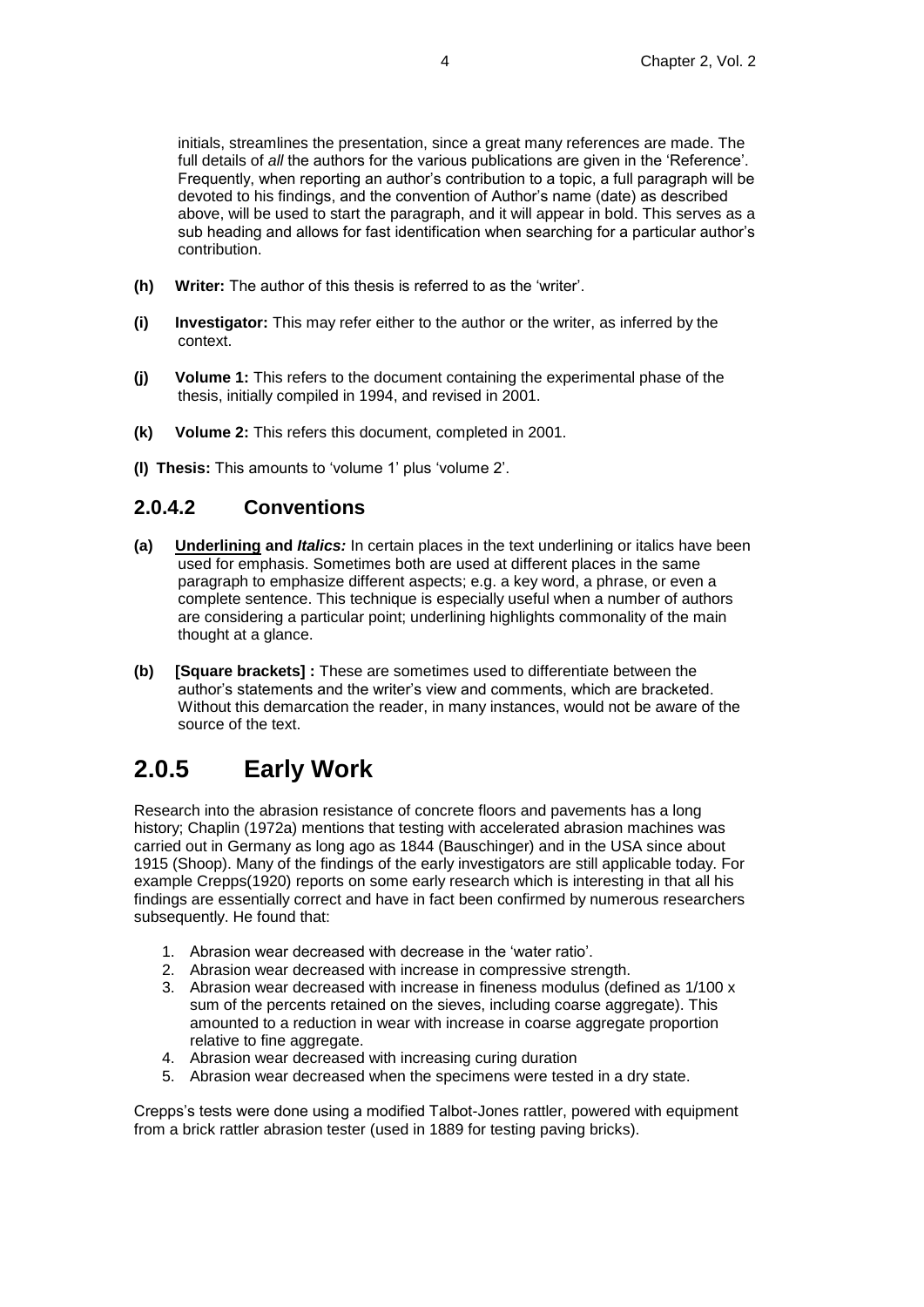Since this early work several studies have been conducted, some of them quite extensive, and reference will be made to them in the course of this chapter. It will be shown that there is agreement in the findings of most researchers, and where there appear to be conflicting conclusions these can usually be explained.

### **2.0.6 Concrete Pavers**

Most of the work reported in the literature has been carried out on conventional cast-onsite concrete, with only a few publications relating to the abrasion resistance of concrete pavers. Some fundamental differences exist in the manufacturing process of pavers, and it will be shown that this sometimes brings into play other laws governing abrasion resistance. For example %air in pavers is often the most crucial variable, rather than w/c. This is because pavers are mass-produced by large machines with very rapid cycle times in pre-cast factories, and are made from semi-dry concrete with relatively small coarse aggregate. Most concrete floors on the other hand are cast in-situ using a relatively plasticised mix, and are routinely subjected to elaborate finishing regimes which can take up to nine hours, excluding the curing processes or application of surface hardeners or sealers.

### **2.0.7 Abrasion tests**

In analysing the various factors that affect abrasion resistance, it is essential to have some understanding of the abrasion test that was used. Results taken at face value without due consideration to the test used may be meaningless! Furthermore the writer has been able to reconcile many of the apparently contradictory findings of different authors by a consideration of the tests they used. Clearly there is a difference between deep abrasion relative to shallow, or uniform grinding relative to indiscriminate attack, or high crushing/impact relative to light rubbing

**Alexander(1984)** considers that the 'most difficult part of an abrasion test is the correct interpretation of the results'. As an example he cites Smith:1958 who found that limestone was abraded more rapidly by the crushing effects of steel balls compared to harder aggregates, whereas it abraded slower than the harder aggregates when subjected to the relatively light impinging effects of the shot-blast test. The softer limestone seems to be more resilient and is more capable of absorbing and dissipating the relatively light attack of the No 20 broken steel shot.

Therefore, whenever appropriate, in citing the work undertaken by an investigator, reference will be made to the test that was used by the author. This may take the form of citing the abbreviated name of the test, e.g. 'ASTM C418 is used to represent 'ASTM C418 - 1990 : Test method for abrasion resisting by sand blasting'. Alternatively a test may be referred to by a 'generic name', e.g. the generic name used for ASTM C418 is ' impacting fine abrasive'. Other typical generic names for other tests include 'impacting steel balls', 'rolling steel balls', 'sliding fine abrasive', etc. The first word of the test's generic name indicates the abrasive action (either impact, rolling or sliding), while the rest of the name indicates the abrasive medium. Quite often the abbreviated name and the generic name are both given in the text. This nomenclature streamlines the presentation, yet still gives the reader an appreciation of the mechanism of wear.

Finally, the abbreviated and/or generic names are often referenced to appendix U, (which describes 66 surface/abrasion tests in some detail). For example, the text may say: ' Holland(1991) did abrasion tests using ASTM C418 (=impacting fine abrasive, see appendix U.5.21), and concluded that …'.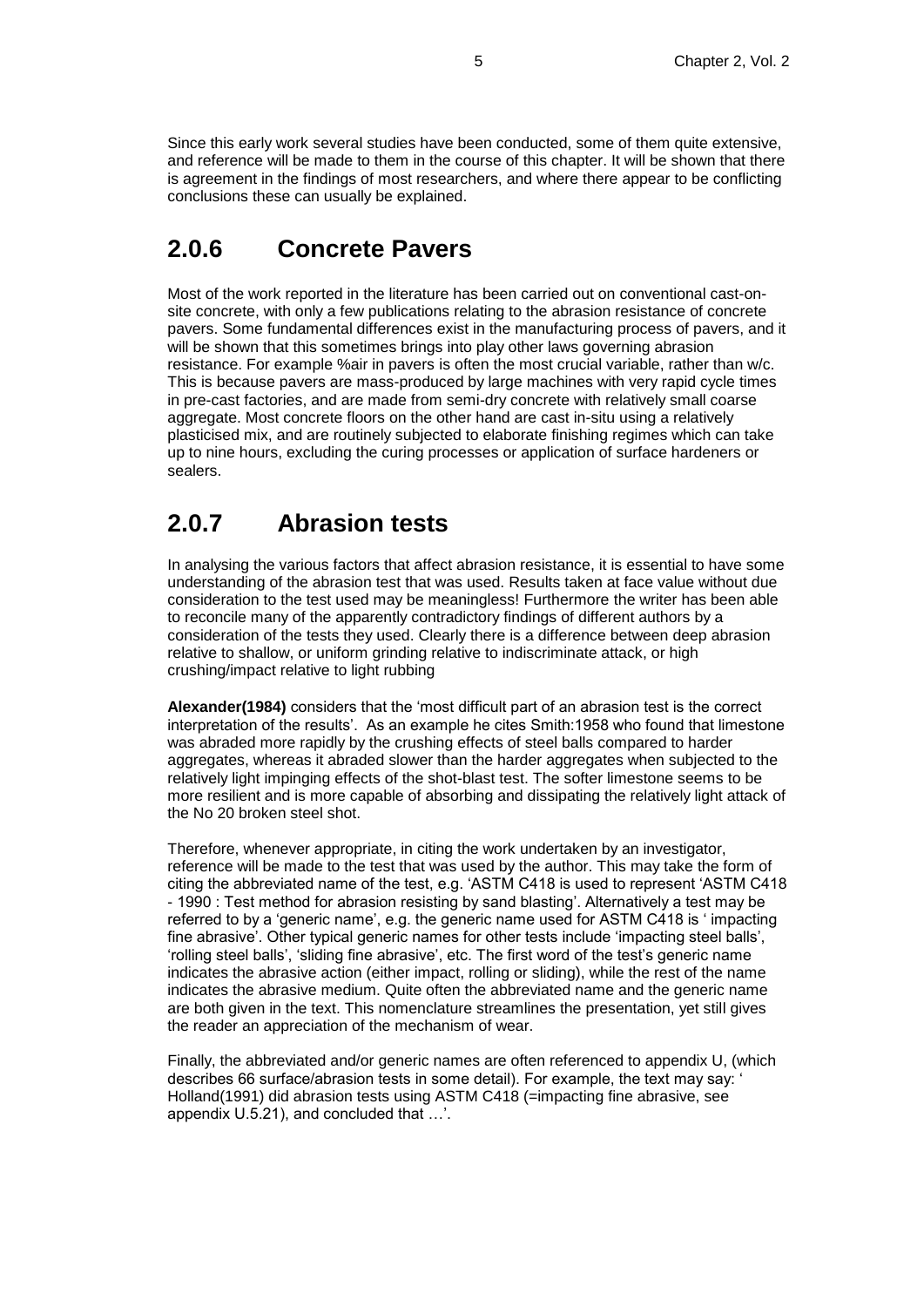Accordingly appendix U serves as a useful catalogue for the many abrasion tests, and also comments on the various mechanisms of abrasion wear, including 'severe' versus 'mild' wear, the various abrasive actions such as impact, rolling and sliding, etc. This appendix is a most useful source for reference purposes when interpreting 'abrasion resistance' as inferred by one or other abrasion test.

A useful summary of the various abrasion tests with their abbreviated/generic/appendix-U names is given in Table 4.1.

### **2.0.8 Organization of Chapter**

A full presentation of the organization of the chapter is given in figure 2.2, in the form of a ' *wiring diagram* '. This diagram shows the many factors that influence abrasion resistance and how they are related to each other. There are eleven major headings, numbered as 2.1 through 2.11. Under each heading are sub headings, sometimes with numerous layers, indicated by a numbering system that is important for identification and classification. For example, the number 2.2.1.1.1.6(a) may be classified with its 'ancestors' as follows:

| $=$ chapter 2           |
|-------------------------|
| $=$ paste               |
| = paste micro structure |
| $= w/b$ ratio           |
| $=$ water quantity      |
| $=$ water extraction    |
| = power finishing       |
|                         |

When read in the correct context in the chapter it will be seen that 2.2.1.1.1.6 (a) is an abbreviated way of saying that 'power finishing' has the effect of 'extracting water' to the surface, and the extent that this occurs depends inter-alia on the original 'water quantity', which in turn effects the 'w/b ratio', which impacts on the 'paste micro structure', an aspect of the 'paste', which is one of the factors discussed in 'chapter 2' that determines abrasion resistance.

The wiring diagram is in effect the indispensable map that guides the reader through the body of this chapter that would otherwise be a very confusing maze.

The variables selected for investigation in the experimental section of this thesis (volume 1) are indicated in the wiring diagram under the headings 2.2.1.1.1 'water quantity', 2.2.1.1.2 'binder quantity', and 2.2.1.2 'binder type', and 2.11 'influence of test method' (i.e. the abrasion test). It is immediately apparent that the scope of the experimental work was relatively narrow compared to the many topics covered in the wiring diagram.

The relevant extracts taken from the literature are arranged under various main and sub headings, using the same numbering system as given in the wiring diagram. Pieced together, the extracts make up the bulk of the text of this chapter, to give the reader a thorough insight of what the various researchers have to say on abrasion resistance. Following the findings of a particular author on a particular subject, the writer has made his own comments as appropriate. In this he has allowed himself the liberty to interject his own thinking, to synthesize, and to formulate theory.

The various topics covered in the wiring diagram also include a brief overview of the supporting concrete technology. This serves as a useful background and sometimes adds clarity to the statements made in the literature.

Summarising, the following aspects will generally be reviewed for each element of figure 2.2: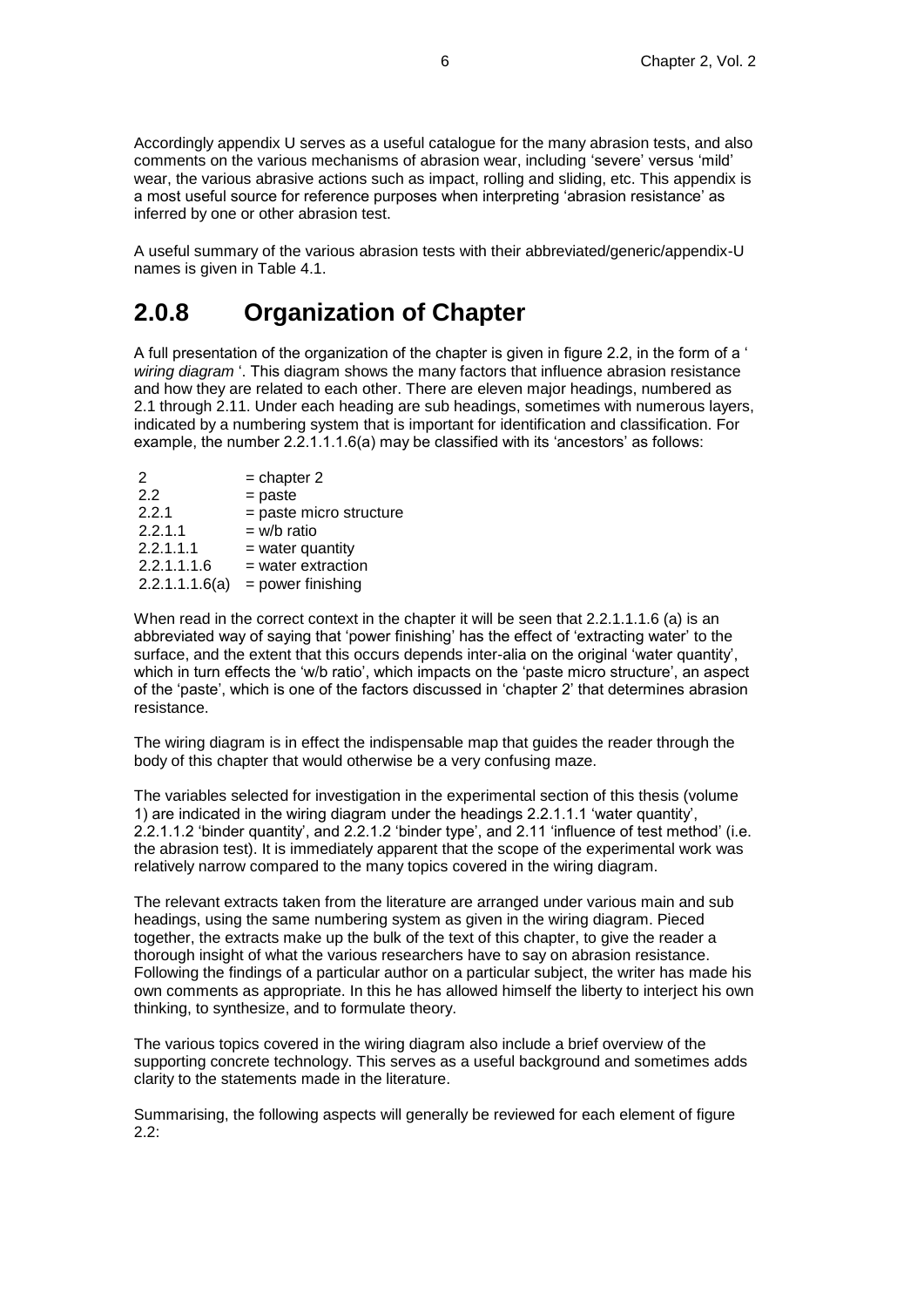- some backgound of the concrete technology relating to that topic
- the findings of the various authors that investigated the topic
- the personal observations, analyses and thoughts of the writer on the topic
- a summary and/or conclusion

On several topics different authors arrived at different conclusions. Sometimes their views appeared to be quite contradictory, hence the need for careful consideration and analysis. In doing this the writer generally found that the experimental data of the respective authors was valid, and that it was not a question of one investigator being right and the other wrong. Usually the differences in their conclusions could be accounted for by considering the differences in material properties, test methods and procedures.

In reporting the findings of the various authors under the many headings indicated in figure 2.2 the writer faced a dilemma, in that certain findings applied to more than one topic. For example Helland(1991) reported on the use of high strength concrete (HSC) for concrete road and bridge surfaces in Norway, which must have exceptionally good abrasion resistance to resist the very abrasive action of steel studded tyres on vehicles. This is generally achieved by means of using *silica fume*, together with a *superplasticized* very low *w/b* ratio mix.

The writer's dilemma here is: Should he on the one hand report Helland's findings under 2.2.1.1(a) Water Binder Ratio, or under 2.2.1.1.1.3 Superplasticizer, or under 2.2.1.2.3(a) Silica Fume, since all three contributed to the performance of the HSC, or on the other hand should he report the findings under all three headings. The first option involves a brief presentation of the background followed by a discussion of the findings relevant to the first topic (i.e. 2.2.1.1(a) in this case), and then referring back to this first reference rather than re-sketching the background again each time the author's work has relevance under another heading/s (i.e. 2.2.1.1.1.3 and 2.2.1.2.3(a) in our example). Although this has the advantage of preventing repetition, it is disadvantageous in that the reader would constantly be referring forwards and backwards. In the case where a reader was interested in only one specific subject or topic and had not read the full document this option would not be user friendly and could even be confusing.

The alternative would be to re-sketch the background each time it applied to a different heading/topic. All things considered the writer decided on this second approach. Although repeating some information makes a systematic reading of the chapter more tedious, this disadvantage is outweighed by the advantage of allowing some minor changes of emphasis in reporting the background to fit in with the particular aspect under discussion, and the need to refer back is eliminated. This makes the presentation user friendly when information is desired on the influence of a particular material or process on abrasion resistance. By consulting figure 2.2 the address/location of the desired section is easily located. Then by turning up that section the views of the various authors (and writer) may be ascertained.

The reader should be forewarned on one further point. In order to demonstrate the extent that a particular topic has been investigated, the writer has tried to quote every available author. The advantage of this approach is that it allows all the divergent views of the various authors to be expressed. It also gives a clear indication of the degree of agreement, in the case where many authors come up with the same finding. The reader should see it in this light rather than repetition that is unnecessary/tedious.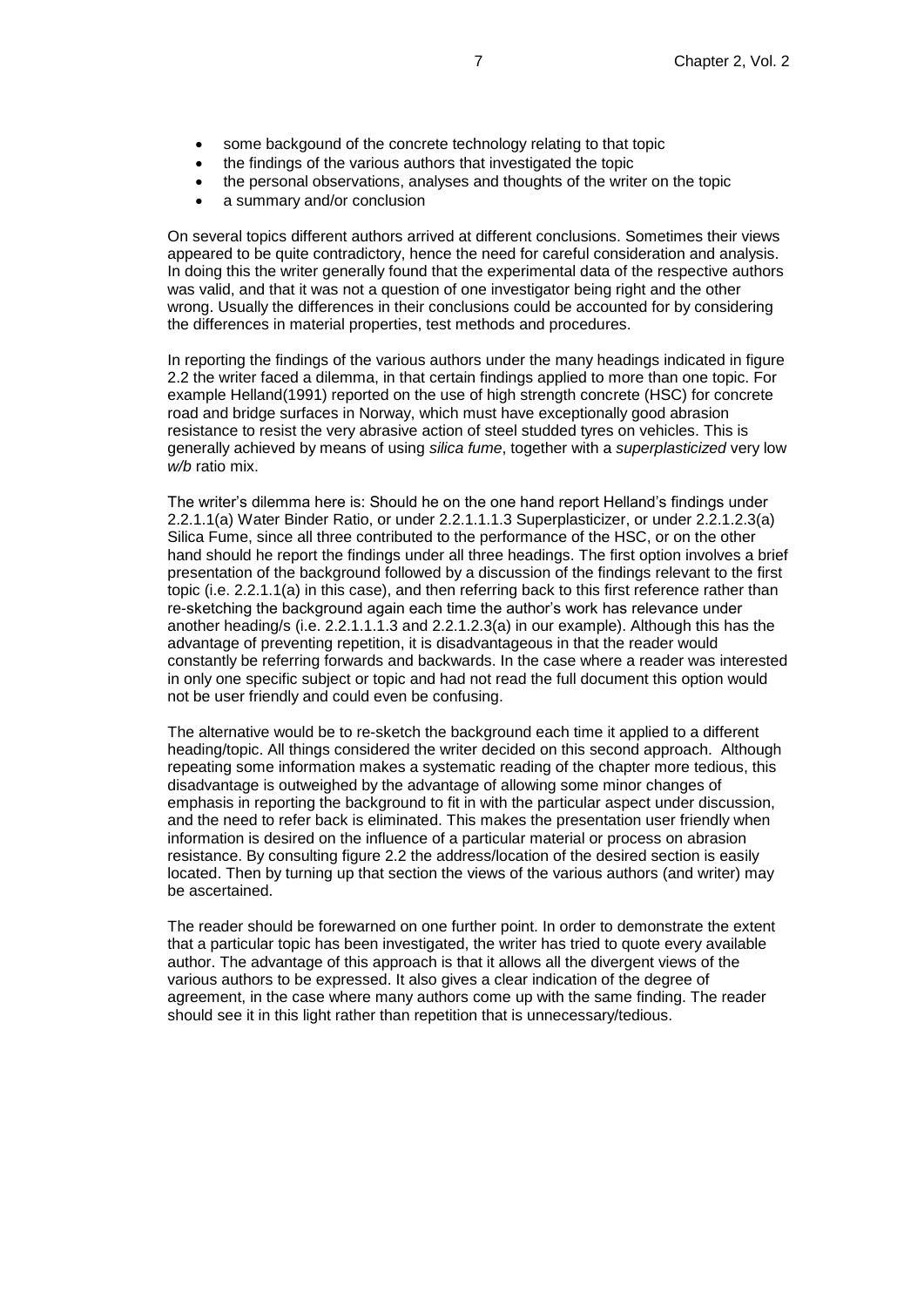

**Figure 2.2** Factors affecting the abrasion resistance of concrete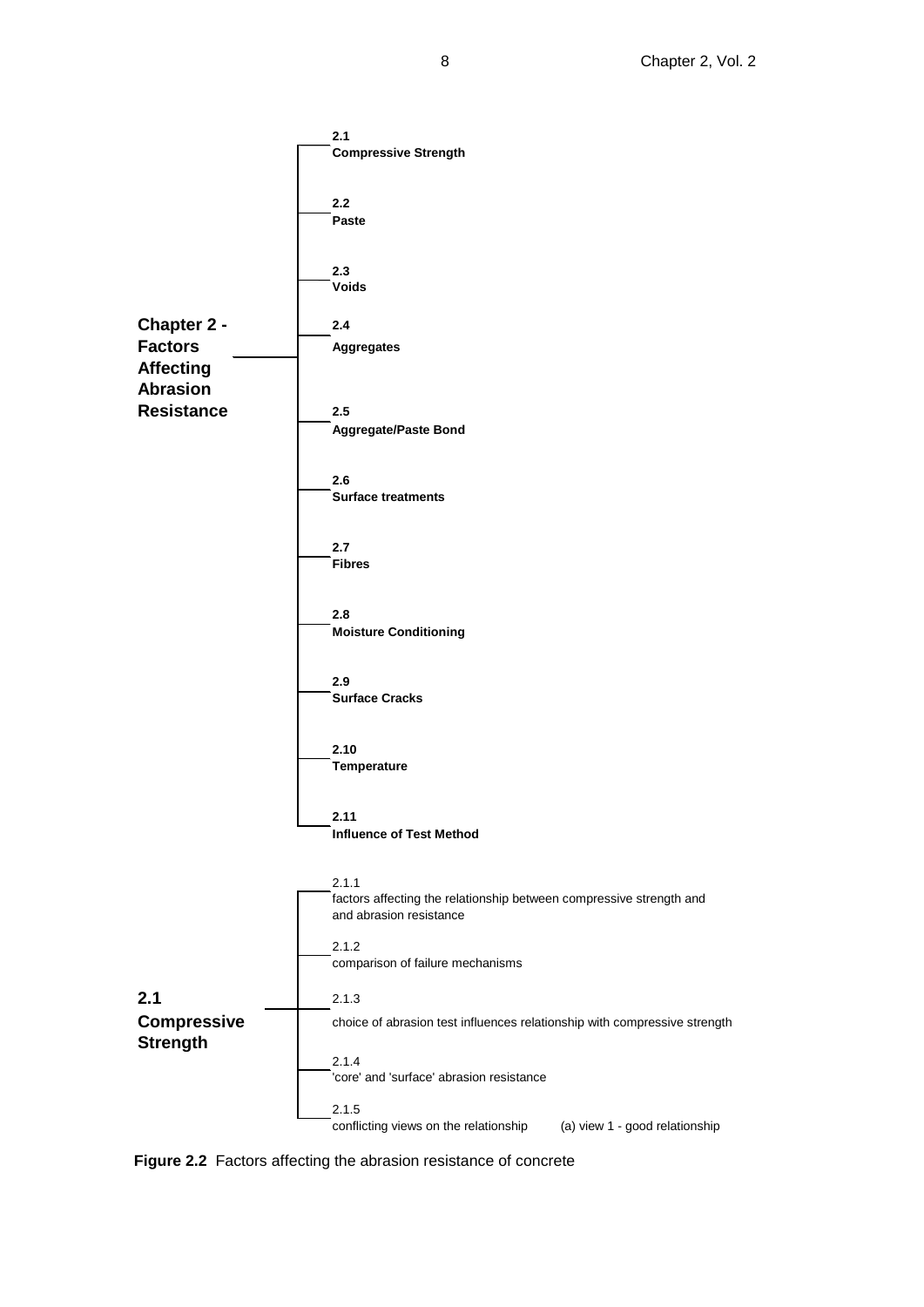9 Chapter 2, Vol. 2



**Figure 2.2(a)** Factors (paste) affecting the abrasion resistance of concrete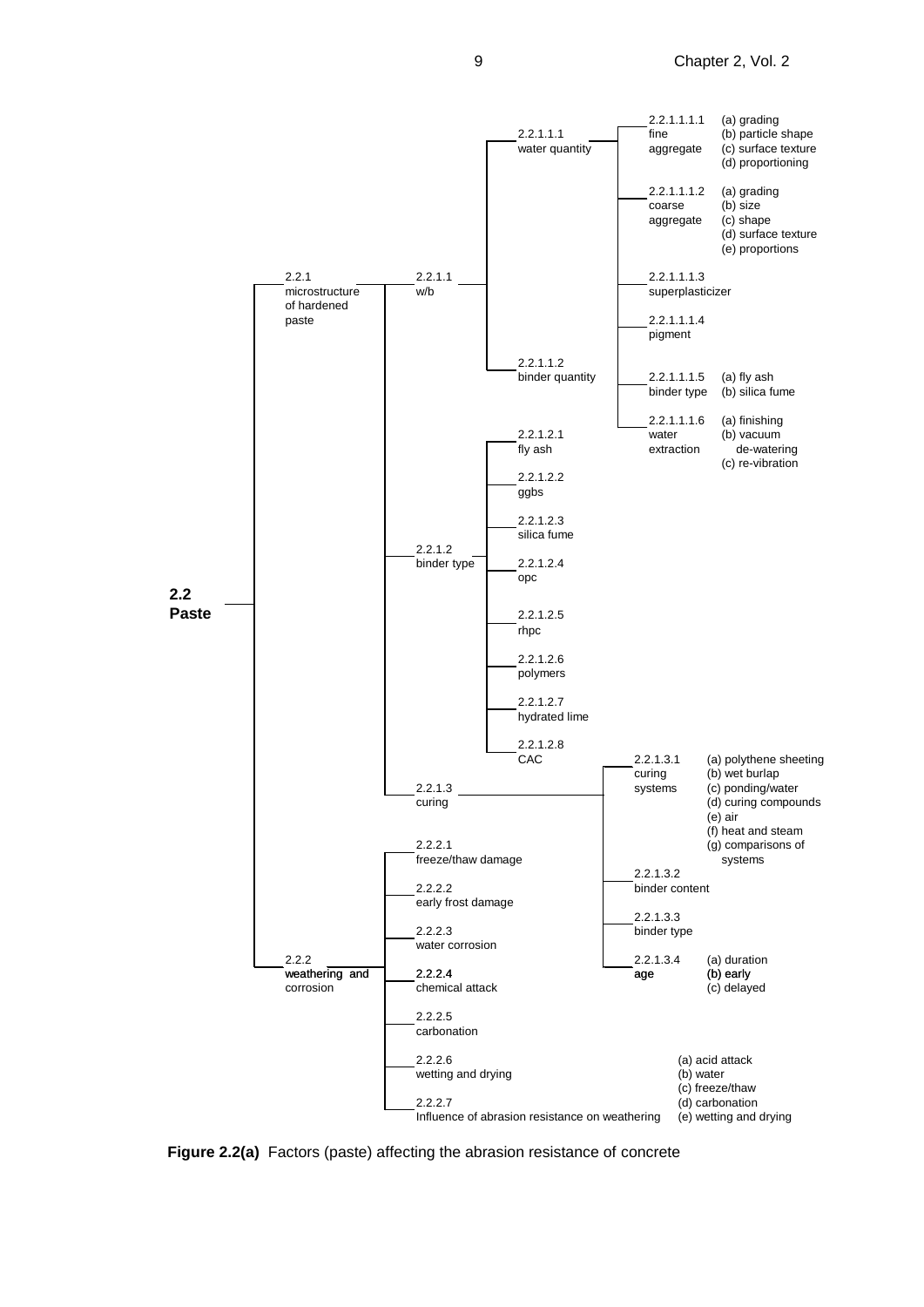

Figure 2.2 (b) Factors (voids, aggregate, bond) affecting the abrasion resistance of concrete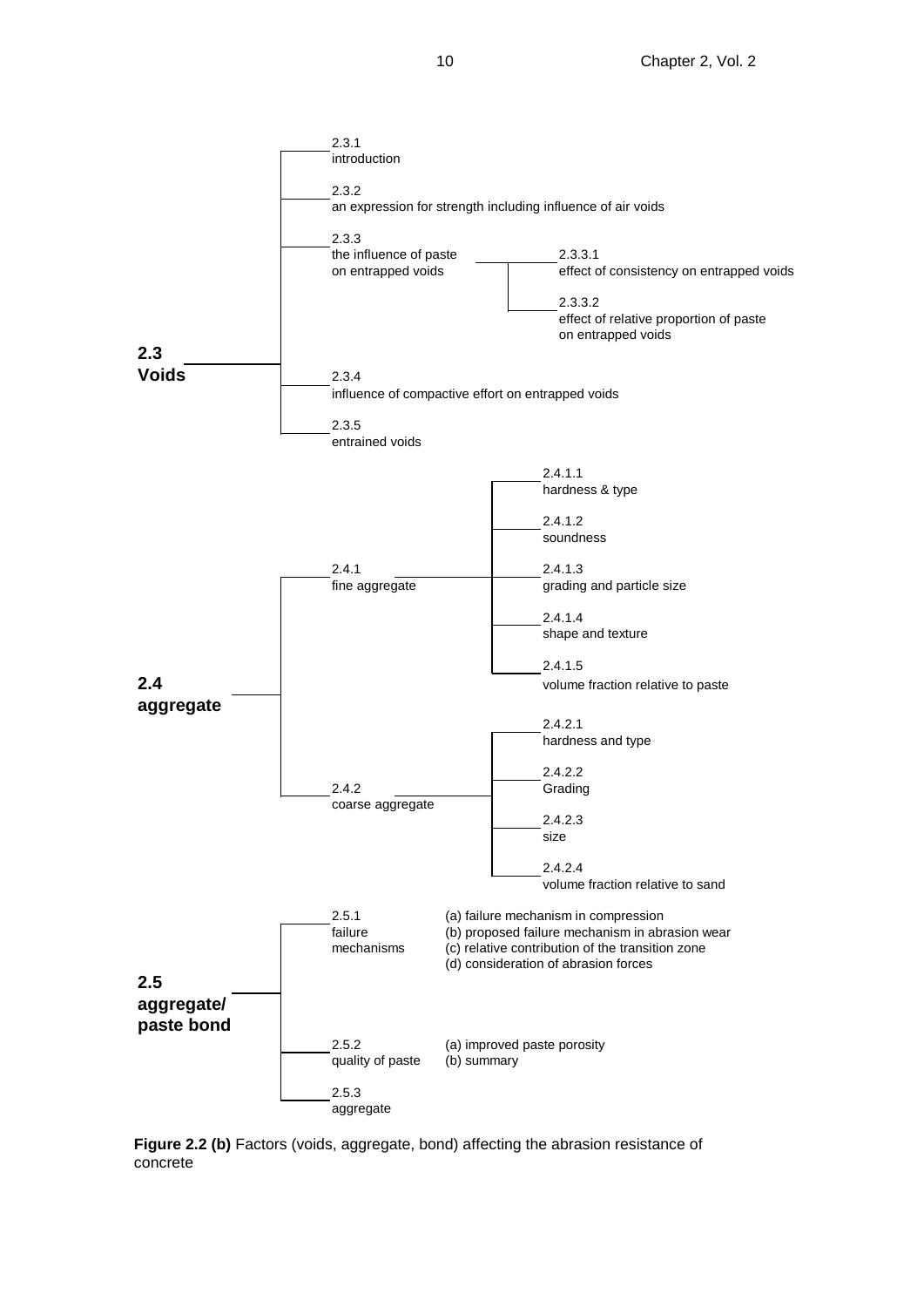

**Figure 2.2 (c)** Factors (surface treatments, moisture conditioning, surface cracks, fibres, temperature, influence of test method) affecting the abrasion resistance of concrete